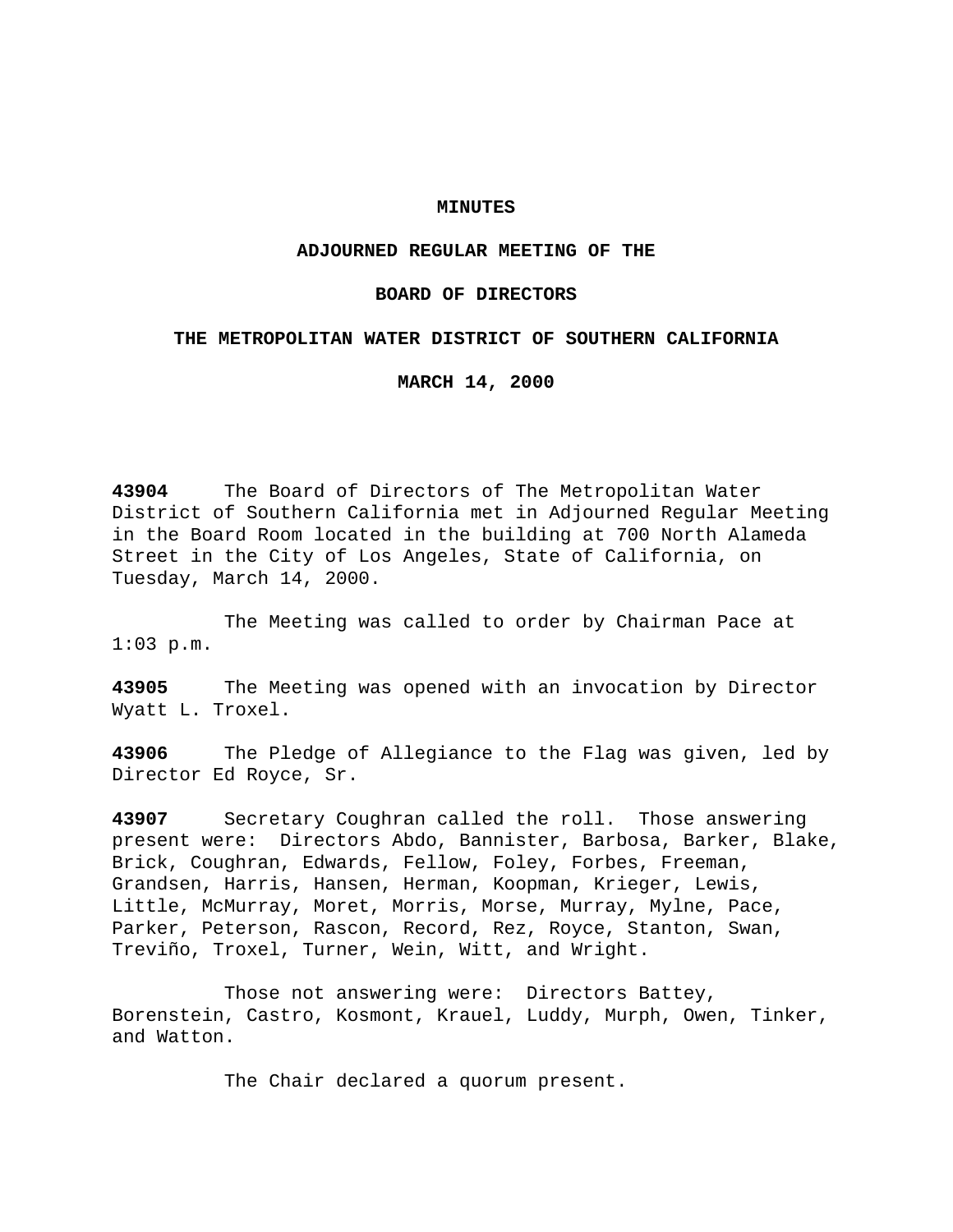**43908** Chairman Pace inquired if there were any additions to the agenda. There being none, the Chair declared only those matters listed on the agenda would be considered.

**43909** Chairman Pace invited members of the public to address the Board on matters within the Board's jurisdiction.

Daniel Hentschke, General Counsel, San Diego County Water Authority stated the Engineer's Report attached to Agenda Item 9-1 relating to water rates and charges for fiscal year 2000-01 is deficient. Mr. Hentschke distributed a report entitled " Review of Engineer's Report Dated February, 2000 Prepared by Metropolitan Water District of Southern California" done by Bartle Wells Associates for San Diego County Water Authority. He requested that the Bartle Wells report be made a part of the record and that Metropolitan withhold any action on the Readiness-to-Serve charge until a properly constructed Engineer's Report is performed and the legal requirements for imposition of the charges of this nature are met.

General Counsel Taylor stated his concern of whether Mr. Hentschke's comment was received timely with regard to the rate process, and reserved the right of not waiving any ability to raise that question should the need arise.

John A. Gomez, Jr., supervisor with the Pechanga Cultural Resources Department, commented on the Environmental Impact Report (EIR) attached to Agenda Item 9-3 relating to the San Diego Pipeline No. 3 Bypass Project. Mr. Gomez stated that Metropolitan has inadequately addressed the impacts that the project will have on registered sites within the project area itself, and that his department has provided mitigation measures that it felt would be adequate, such as a partnership with the Cultural Resources Department to protect and preserve sites within the San Jacinto territory. Through partnership, the impact on the sites that are listed in the project can be adequately protected.

General Counsel Taylor stated that on the Diamond Valley Lake Project, Metropolitan worked closely with the Indian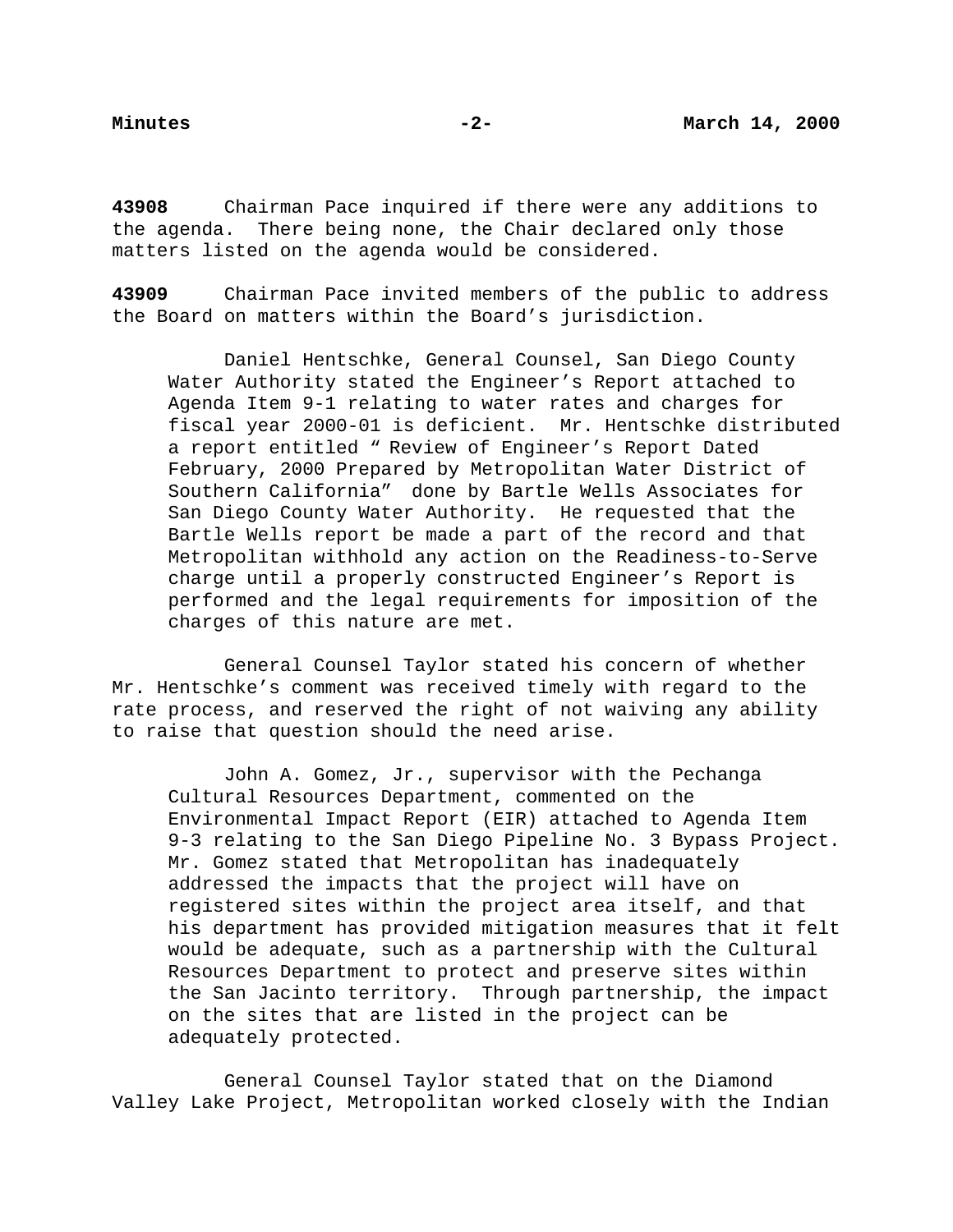tribes, including the Pechangas, and it is the intention of Metropolitan to comply with the law. Members of staff who have been working on the bypass project will be happy to meet with Mr. Gomez and discuss his concerns.

Laura Miranda, attorney with the California Indian Legal Services and a member of the Pechanga band, also commented on Agenda Item 9-3. She specifically referred to the mitigation measures outlined in the Final EIR pertaining to cultural resources and the preservation of cultural resources. She expressed the willingness of the Pechangas to work with Metropolitan. They are not against the project, but wish to preserve valuable cultural resources that belong to the tribe. Ms. Miranda requested that the tribe be informed when a final design of the pipeline has been accomplished and asked that three prehistoric sites in the footprint of the project be avoided. She also asked that no scientific testing be performed on any remains found on the site.

Benjamin Masiel, coordinator of the Cultural Resources Committee, requested that the tribe be informed before any construction or archaeology work is performed on the tribe's lands.

Chairman Pace presented a Certificate of Appreciation to Huell Howser, Host of KPBS California's Gold Program.

**43910** There being no objection, the Chair ordered the reading of the Minutes of the Meeting held February 8, 2000, dispensed with, a copy having been mailed to each Director.

Director Blake moved, seconded by Director Stanton and carried, approving the foregoing Minutes as mailed.

**43911** Chairman Pace presented to Director John T. Morris a pin emblematic of his completion of ten years of service as a representative of the City of San Marino on March 13, 2000.

**43912** Director Blake moved, seconded by Director Herman and carried, approving the committee appointment as recommended by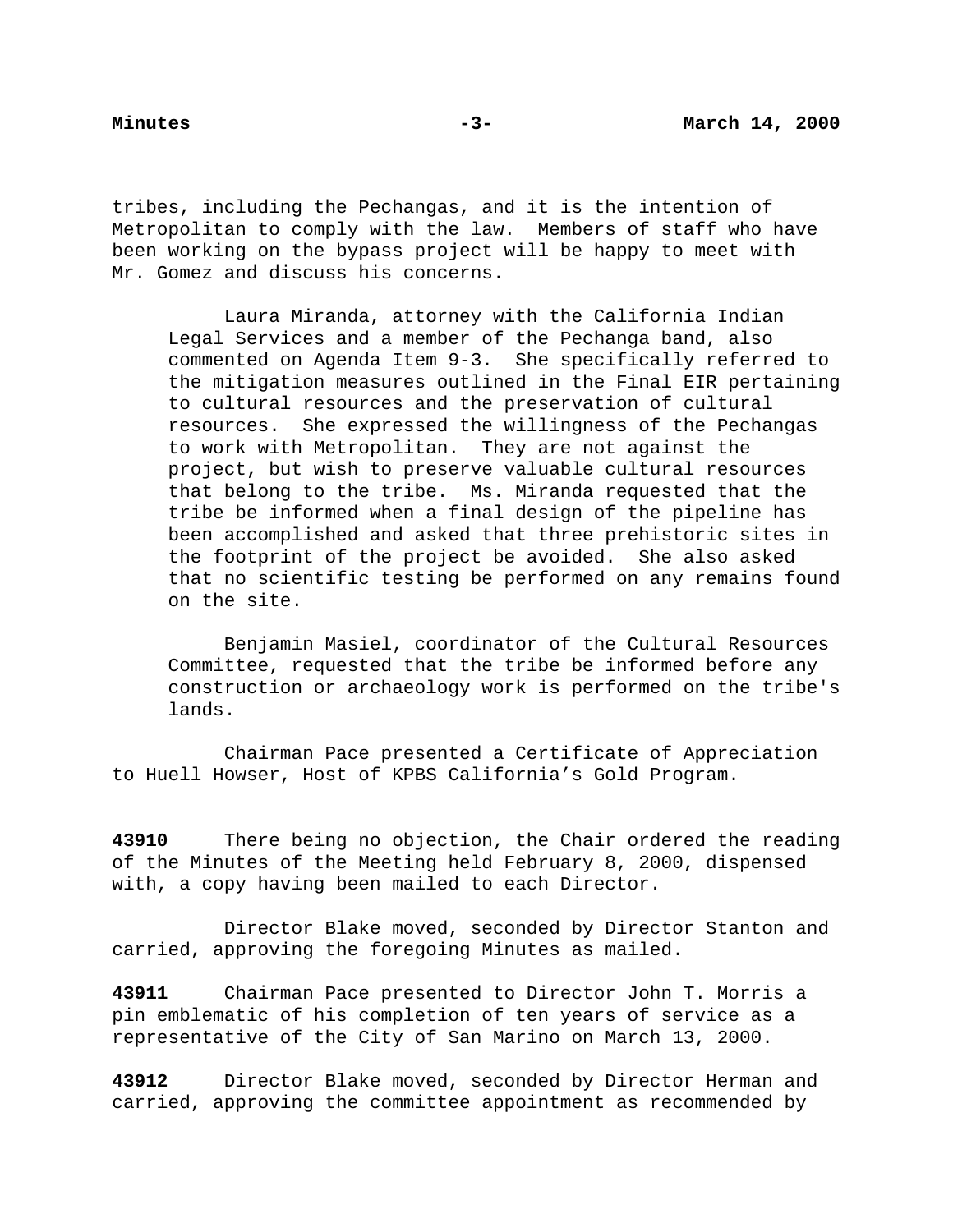the Chair and approved by the Executive Committee, that Director Treviño be assigned to the Subcommittee on Organization and Personnel.

**43913** Chairman Pace reported on events in which he participated on behalf of Metropolitan, as follows: On February 10 he attended the ACWA CALFED briefing, held at Metropolitan's Headquarters. Topics of interest to Metropolitan included "Closing the Deal with CALFED" and "Water Management Strategies". Both Senator Jim Costa and Assemblyman Mike Machado presented information regarding Proposition 13, the \$1.9 billion water bond that was approved by California voters in the March primary. On February 11 at a ceremony held at the Weymouth Plant, U.S. Secretary of Energy Bill Richardson and O. Roland McCook, Chairman of the Ute Indian Tribe, signed a memorandum of understanding regarding moving the uranium mill tailings away from a site near the Colorado River at Moab, Utah. An Ethics workshop conducted by Michael Josephson of the Josephson Institute was held for the Board on February 14 and at least twenty Directors participated in this highly interactive session. An ethics workshop had been previously conducted for management by Mr. Josephson. (A video was shown highlighting clips of Mr. Josephson's presentation to Metropolitan.)

Chairman Pace made reference to his letter dated February 29, 2000, to the Board regarding proposed incorporation of historical construction highlights of the Colorado River Aqueduct and the Diamond Valley Lake Project at Diamond Valley Lake. In July 1999 the Board approved inclusion of the concept of the Western Center for Archaeology and Paleontology at Diamond Valley Lake, and authorized the General Manager to negotiate proposed terms for leasing land for the Center subject to the Board's approval. Chairman Pace requested Board approval to pursue incorporating historical construction highlights of the Colorado River Aqueduct and the Diamond Valley Lake Project at Diamond Valley Lake, in conjunction with the Center. A proposed cooperative approach would provide Metropolitan with a costeffective means to offer a first-class outreach program by incorporating Metropolitan's visitor center into the Western Center, allowing for opportunities to integrate our message. A cooperative outreach effort to assist in obtaining available State, Federal, and private foundation funding for the Center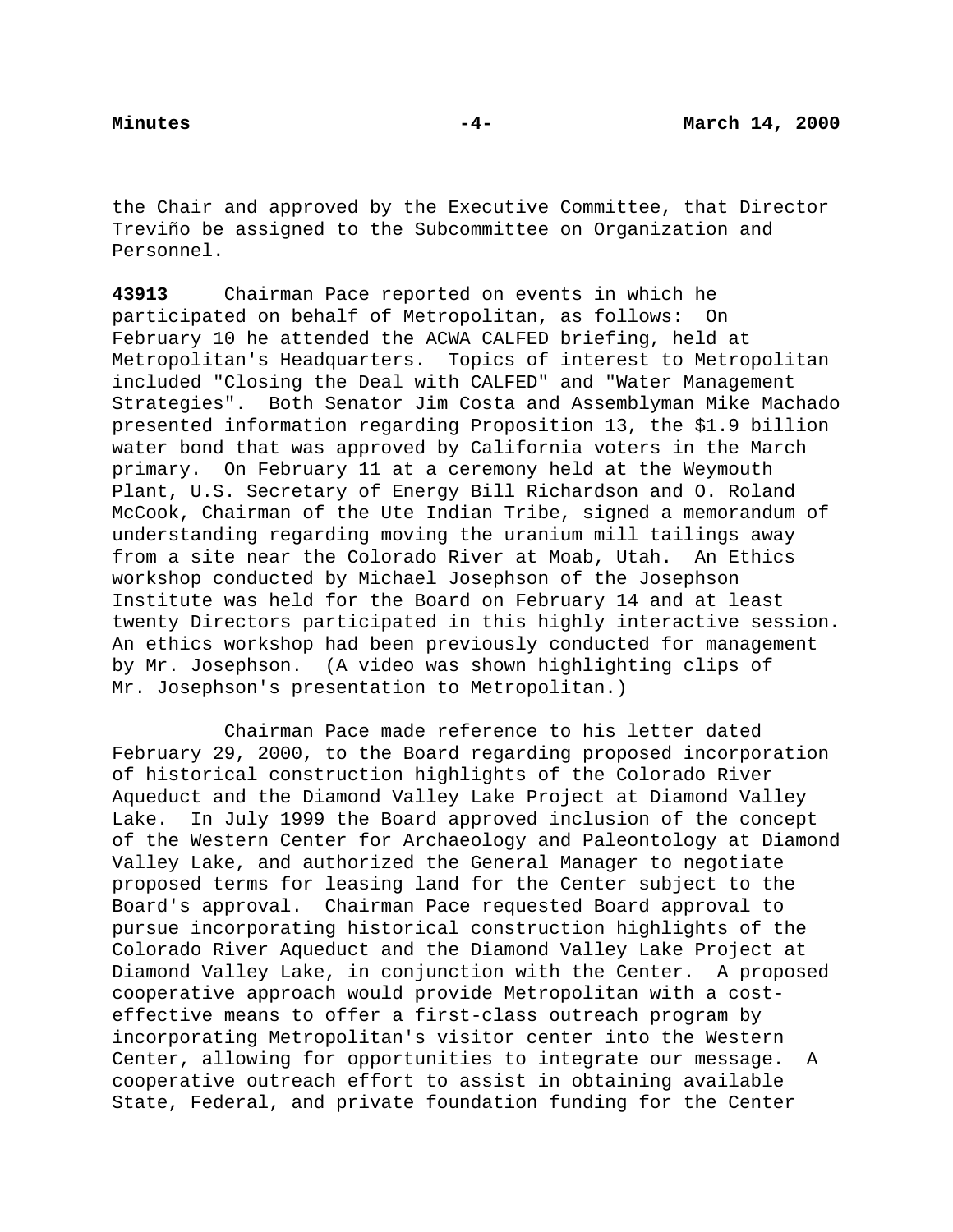could begin immediately. Chairman Pace stated that, with the Board's approval, he would appoint a working committee to focus on this effort. The financial aspects of the project, as well as the business terms and conditions governing Metropolitan's relationship with the Center, would be subject to Board approval.

Director Krieger therefore moved, seconded by Director Record and carried, that the Board support the above proposal as set forth by the Chairman.

Continuing his report, Chairman Pace commented on the forthcoming dedication of Diamond Valley Lake and the associated events scheduled for the weekend of March 17-19. (A film clip of Diamond Valley Lake from a TV news media was shown.)

Director Moret withdrew from the Meeting at 1:50 p.m.

**43914** Strategic Plan Steering Committee Vice Chairman Brick reported on the high points of the two-day workshop held yesterday and today, and thanked Mr. Vic Fazio, the moderator. Director Brick commented on the four proposals given at the workshop and stated that using a blend of points from all four proposals, a rate structure can be adopted to provide greater security and revenues and flexibility for new supplies as we move into the future. A steering committee meeting will be held some time in the last week of March to hear clarification of the key points from the four proposals. Director Brick commented that remarkable progress was made to resolve some very tough issues.

Director Grandsen therefore moved, seconded by Director Wein, that the Board direct staff to develop a preliminary rate structure framework that integrates the meritorious elements of all four proposals outlined by Director Brick at the conclusion of this morning's Strategic Plan Workshop, and the staff bring this preliminary framework to the Steering Committee for discussion and recommendation to the Board in April.

Director Turner stated that San Diego agrees that this would be an opportunity to work together to meet the needs of all the agencies.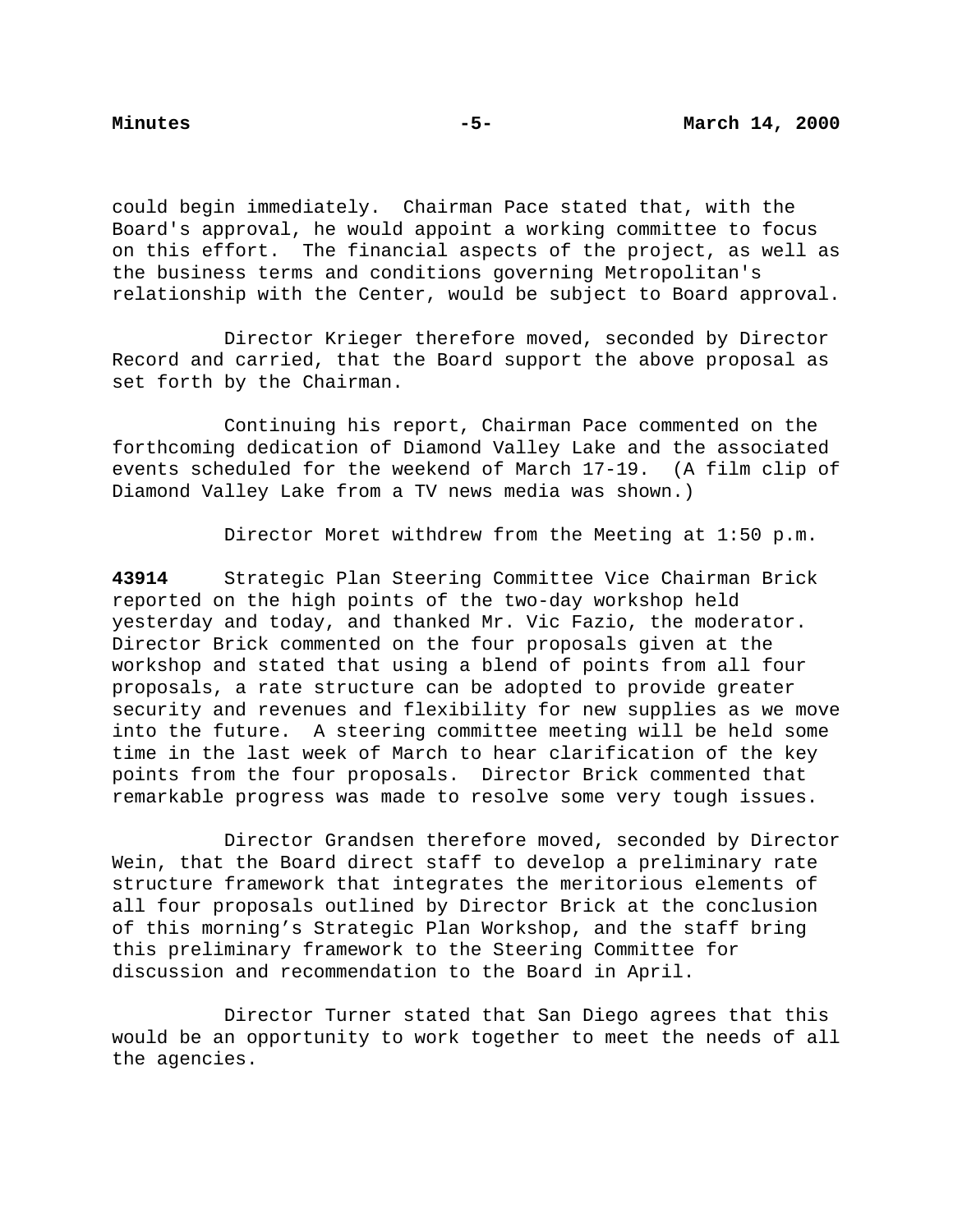Director Swan inquired if the maker of the motion would also include the differences between the proposals. Director Grandsen said it would.

The Chair called for a vote on the motion, which carried.

**43915** Special Committee on Ethics Chairman Coughran commented on Senate Bill 60 (Hayden), signed by the Governor, which took effect on January 1, 2000, requiring an Office of Ethics be established at Metropolitan, and the subsequent special committee formed for this purpose. Director Coughran thanked all the committee members for their active participation and in bringing forth a recommendation for the Board's consideration. He also requested that the committee's sunset date be extended for another sixty days for the committee's further work in order to aid the consultant. Director Coughran then moved, seconded by Director Stanton and carried, and the Board adopted (1) the guiding principles for the ethics program as set forth on Attachment 2 to the revised letter signed by Director Coughran on March 13, 2000; (2) rules recommended by the Special Committee on Ethics (Attachment 3) and approved resulting amendments to the Administrative Code (Attachment 4); and authorized (3) issuance of request for proposals for an ethics consultant (Attachment 5) and the General Manager to execute an agreement up to \$100,000.

**43916** Chairman Pace reported that Agenda Item 6H, the amendment of the Administrative Code regarding Director-sponsored inspection trips, has been withdrawn.

**43917** Subcommittee on Rules Chairman Barbosa reported that at their respective February 22 meetings, the Subcommittee on Rules and the Executive Committee recommended that the Board adopt the MWD Board Governance Principles. The subcommittee has been working extensively through the Carver-like policy process for months and the Board adopted portions of the program at its August 1999 Board Meeting. The purpose of adopting the guiding principles is to provide the Board with an ability to officially complete its work in developing the overall policy for the entirely new MWD approach to governance.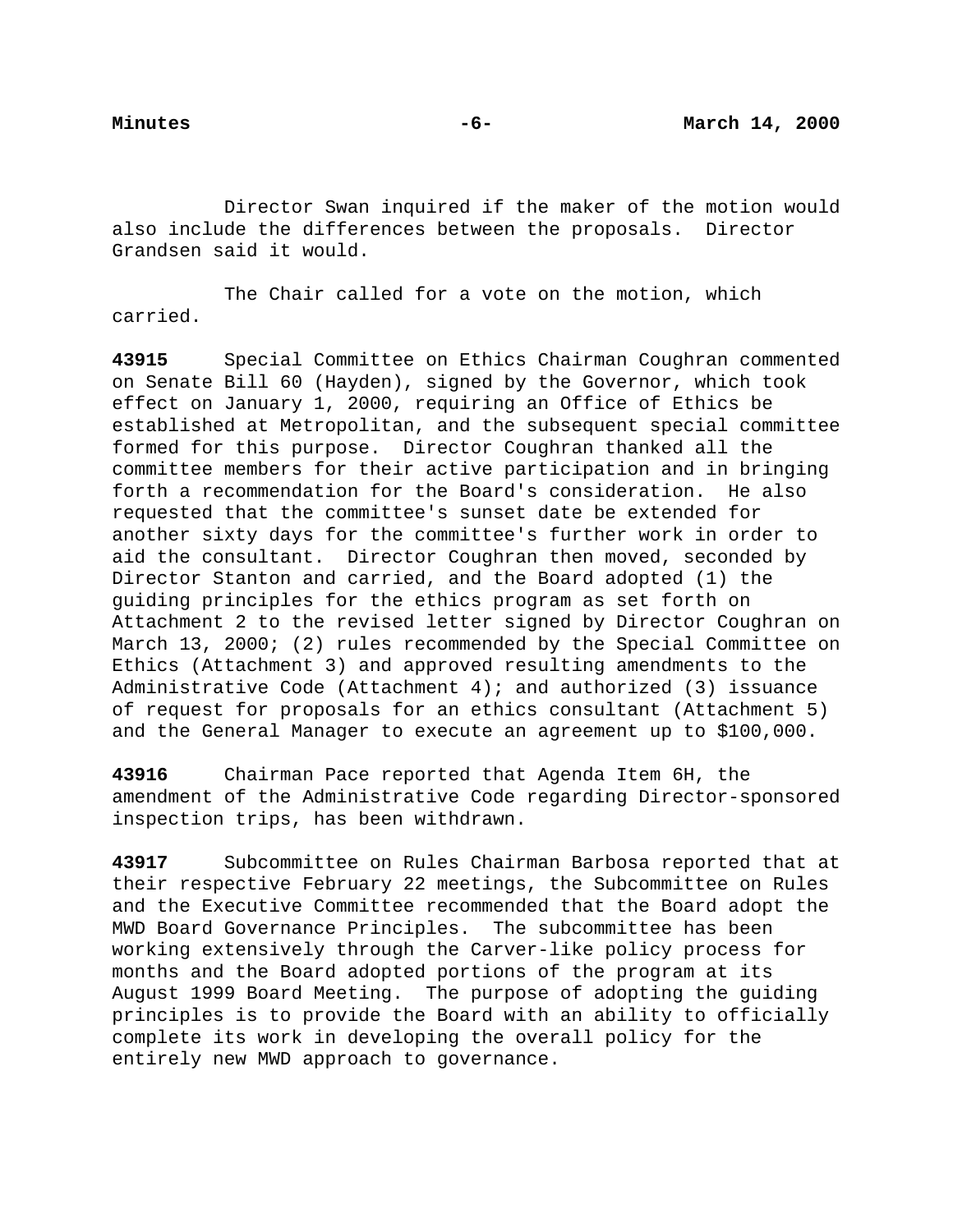Subcommittee on Rules Chairman Barbosa then moved, seconded by Director Krieger and carried, adopting the Board Governance Principles as set forth in the attachment dated February 23, 2000, and sent to all Directors from Director Barbosa on March 6, 2000.

**43918** Regarding the Colorado River matters, General Manager Gastelum referred to the attachment from Dennis Underwood to the General Manager's activity report for February dated March 14, 2000, which is at each Director's place, giving an update on the Colorado River quantification settlement.

**43919** The Chair reported there is no report on the Bay-Delta related issues from the Water Planning and Resources Committee.

**43920** General Manager Gastelum referred to his written activity report dated March 14, 2000, which was distributed earlier.

**43921** General Counsel Taylor reported on a number of projects he accomplished during his time at Metropolitan, and announced his forthcoming retirement from Metropolitan, effective at the end of June. Mr. Taylor thanked the Board and staff for all their support.

Director Barker moved, seconded by Director Krieger, that the Board go into closed session to discuss the retirement of General Counsel Taylor. Mr. Taylor stated the matter of going into closed session was not agendized and could not be held at this meeting, but could be calendared for another time.

Director Blake commended Mr. Taylor for all his contributions to Metropolitan, and the Board gave a standing ovation to General Counsel Taylor for his services to Metropolitan.

Chairman Pace thanked General Counsel Taylor for his contributions to Metropolitan; and stated because of the short time period, he would like to begin the search for a new General Counsel immediately. Chairman Pace therefore appointed a General Counsel Search Committee consisting of Directors Pace (Chairman), Hansen, Record, Coughran, Foley, Morse, Rez, and Barbosa.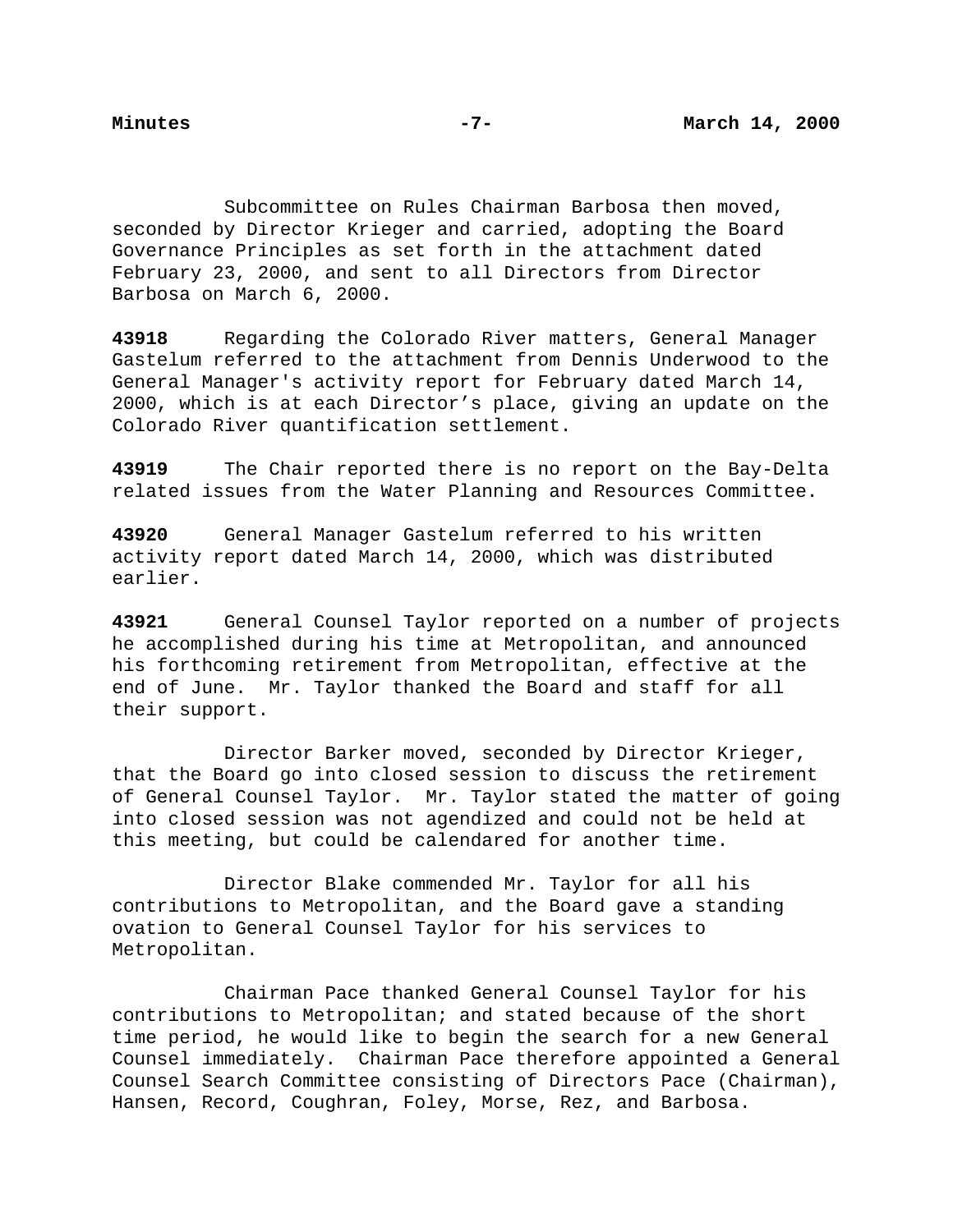Director Stanton moved, seconded by Director Blake and carried, approving the appointment of the above-listed Directors to the General Counsel Search Committee.

**43922** The reports of the Standing Committees are as follows:

On behalf of the Executive Committee, Chairman Pace had no further report.

Budget and Finance Committee Chairman Bannister reported that after receiving input from the public and a discussion by the committee, Agenda Item 9-1 was approved, and requested that it be moved to the Consent Calendar.

On behalf of the Engineering and Operations Committee, Director Blake reported that Agenda Items 9-2 and 9-3 were approved by the committee, and requested that they be moved to the Consent Calendar.

Legal and Claims Committee Chairman Morse reported that in closed session the committee approved Agenda Items 9-5 through 9-10, and requested that they be added to the Consent Calendar.

Communications and Legislation Committee Chairman Peterson reported the committee had discussions on the Diamond Valley Lake dedication and the ACWA Washington trip. The Subcommittee on Communications meeting scheduled for today has been canceled.

Water Planning and Resources Committee Vice Chairman Wright reported on the actions taken by the committee. Agenda Item 8-1 was withdrawn and staff was requested to report back next month with more detailed information regarding the existing and proposed policy principles and how they relate to the CALFED process and other watershed efforts. Director Wright requested Agenda Item 9-12 be added to the Consent Calendar.

**43923** Director Parker requested that Agenda Item 9-1 be removed from the Consent Calendar for separate action.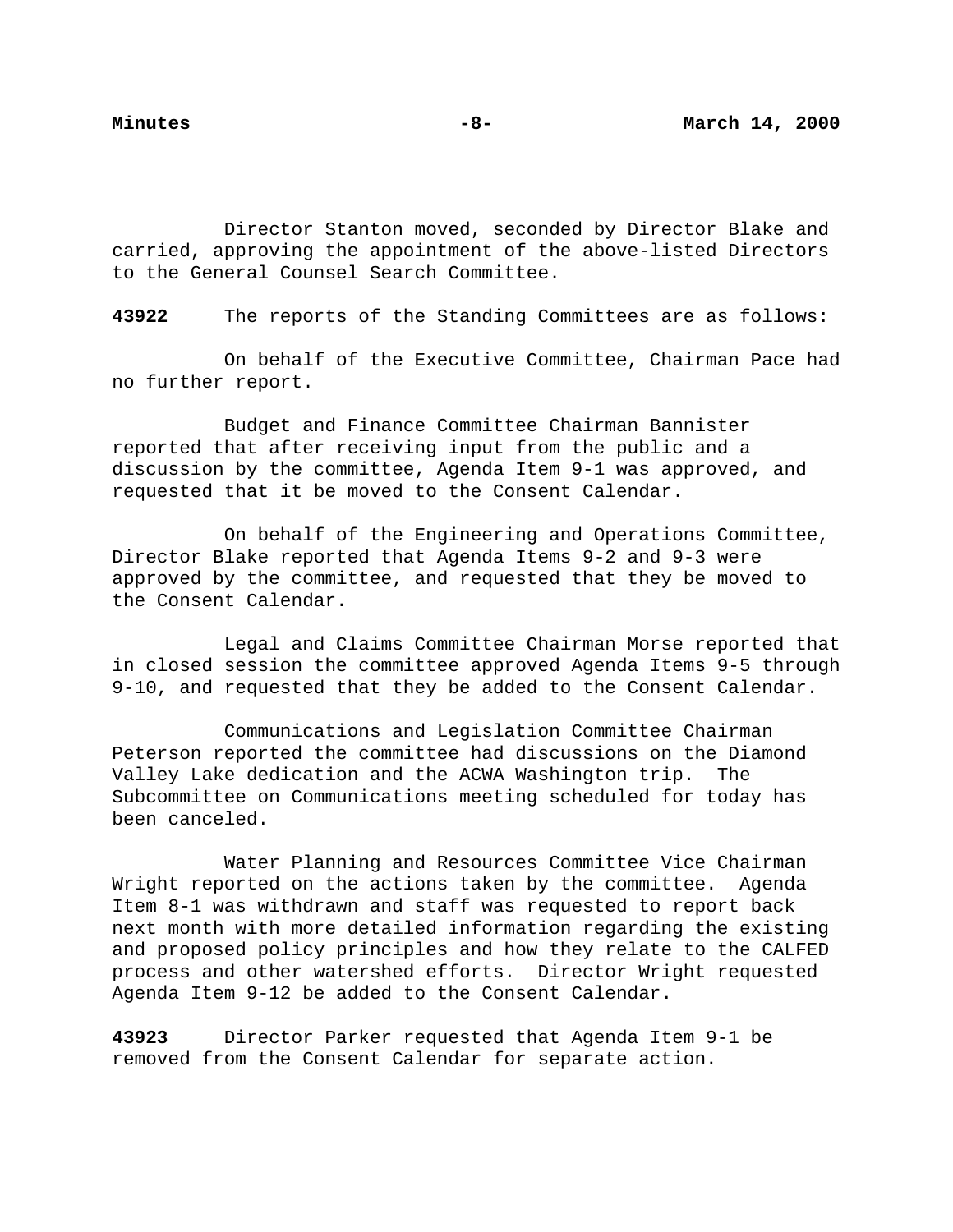Director Blake moved, seconded by Director Stanton and carried, and the Board approved the Consent Calendar Items, **M.I. 43924** through **M.I. 43935**, as follows:

**43924** Authorized the expenditure of \$5,000 as a sponsor of the Water Education Foundation Water Leaders Class 2000, as set forth in the letter signed by the General Manager on February 24, 2000.

**43925** Approved payment of \$5,000 to the American Public Power Association for its special assessment on activities regarding the Federal Power Marketing Administrations, as set forth in the letter signed by the General Manager on February 18, 2000.

**43926** Authorized (1) the execution of a reimbursable agreement with the State of California Department of Transportation to protect the Rialto Feeder pipeline at the proposed State Route 30 crossings; and (2) the General Manager to award a construction contract in an amount not to exceed \$3,000,000 for all related construction activities, as set forth in the letter signed by the General Manager on February 18, 2000.

**43927** The Board (1) certified it has reviewed and considered the information presented in the San Diego Pipeline No. 3 Bypass Project's Final Environmental Impact Report (FEIR), certified that the FEIR has been completed in compliance with CEQA, adopted the Findings of Fact and the Statement of Overriding Considerations and Mitigation Monitoring and Reporting Program, approved the project; and (2) approved an increase of \$1,679,000 in Appropriation No. 15318 (No. 2) from the Pay-As-You-Go Fund, and authorized the General Manager to take all actions necessary to implement the project in advance of award of a construction contract, as set forth in the letter signed by the General Manager on February 29, 2000.

**43928** Authorized a three-year agreement with Honeywell DMC Services, Inc., not to exceed \$2.5 million, for both phases of the proposed Regional Program to provide enhanced commercial services under the Conservation Credits Program; and accepted a grant of \$150,000 from the U.S. Bureau of Reclamation for the first phase of the Regional Program and additional funding from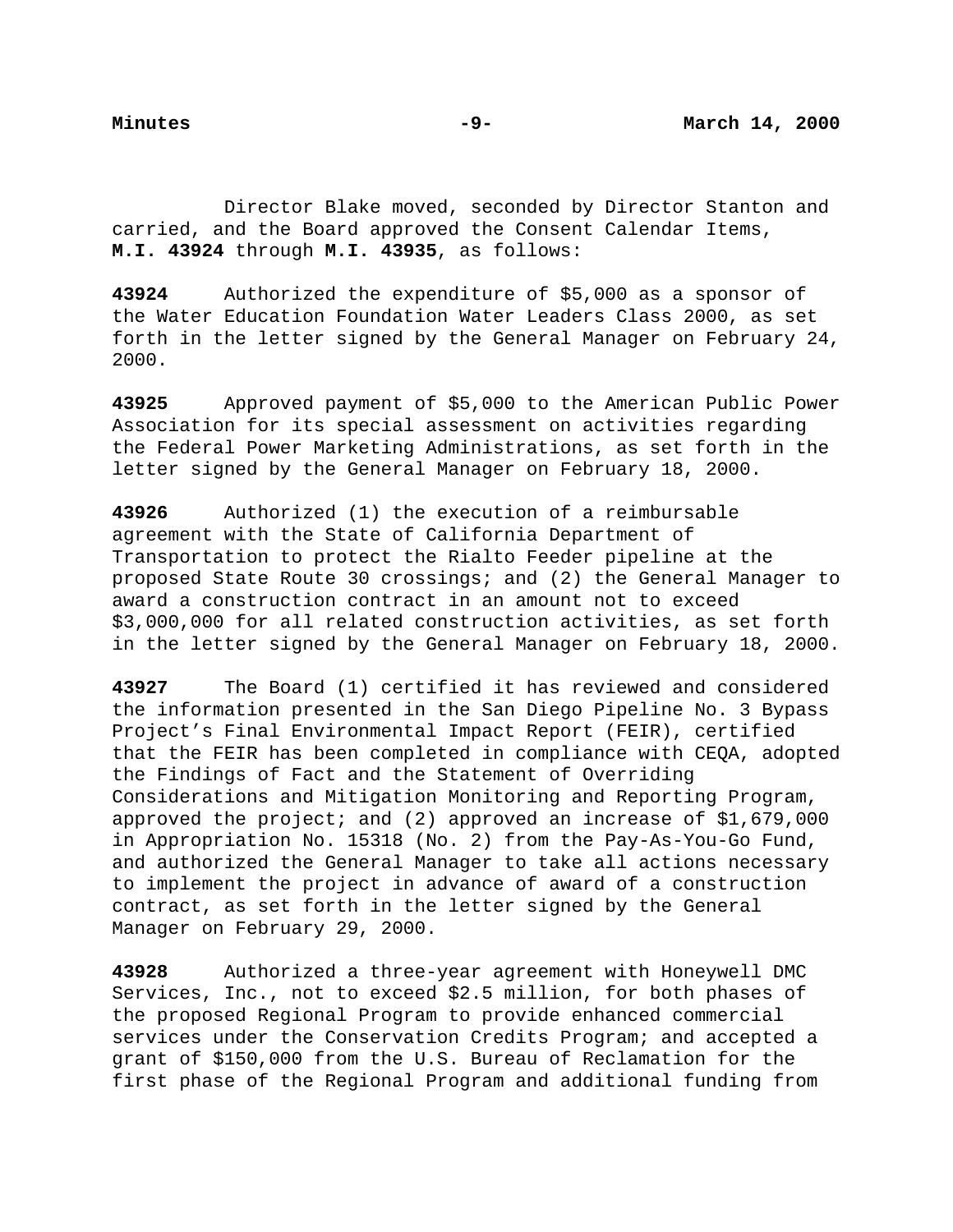outside parties for the second phase, as set forth in the letter signed by the General Manager on February 24, 2000.

**43929** Authorized amending Agreement No. 16035 with Flavell, Tennenbaum & Edwards to continue appraisal services litigation support in the eminent domain action for the Inland Feeder Project entitled Metropolitan v. Campus Crusade for Christ, San Bernardino Superior Court Case No. SCV34598, as set forth in the confidential letter signed by the General Counsel on February 18, 2000.

Directors Lewis, Parker, and Turner requested to be recorded as voting no.

**43930** Authorized amending Agreement No. 16076 with Woodward-Clyde International--Americas to provide construction, postconstruction and expert witness consulting services for Metropolitan's Inland Feeder Project, as set forth in the confidential letter signed by the General Counsel on February 18, 2000.

Directors Lewis, Parker, and Turner requested to be recorded as voting no.

**43931** Authorized settlement of eminent domain action entitled Metropolitan v. San Bernardino Valley Water Conservation District [Robertson's Ready Mix], Santa Barbara Superior Court Case No. 227537; report on Metropolitan v. San Bernardino Valley Water Conservation District [Sunwest], Ventura Superior Court Case No. CIV190813, for the Inland Feeder Project; and authorized amending Agreement No. 24068 with special counsel, McCormick, Kidman & Behrens, as set forth in the confidential letter signed by the General Counsel on February 22, 2000.

Directors Lewis, Parker, and Turner requested to be recorded as voting no.

**43932** Authorized amendment of contract for legal services of the Law Offices of Charles S. LiMandri in Metropolitan Water District v. Hartford Fire Insurance Company, United States Central District Court Case No. 99-03823-GHK (Mcs), as set forth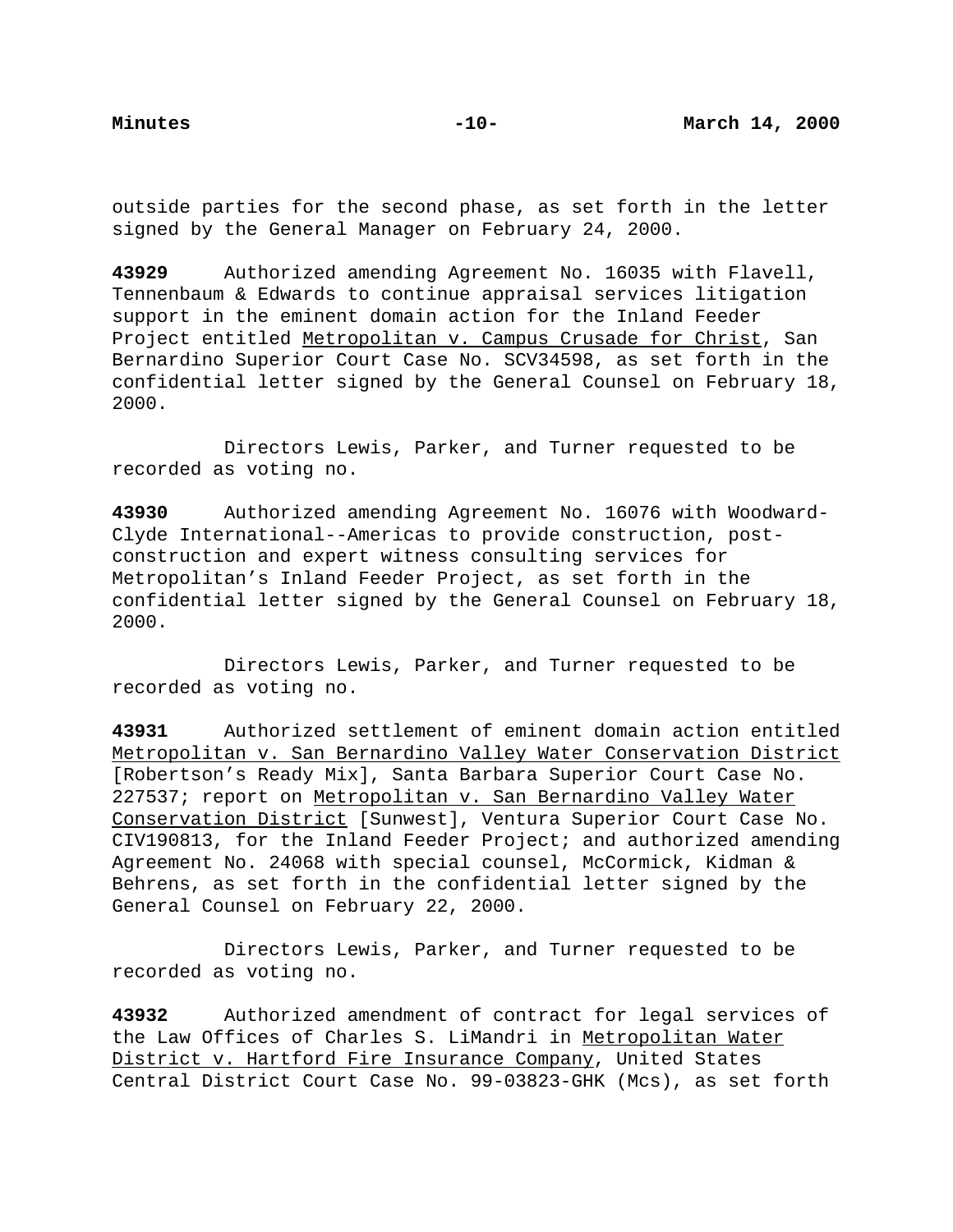in the confidential letter signed by the General Counsel on February 23, 2000.

**43933** Authorized initiation of litigation against The Hartford Insurance Company to recover third-party claims expenses pursuant to the Commercial General Liability Policy issued to Metropolitan by The Hartford, as set forth in the confidential letter signed jointly by the General Counsel on February 23, and the General Manager on February 24, 2000.

**43934** Regarding the appeal in Metropolitan Water District v. All Persons Interested, the Board authorized amendment to agreement with the Law Firm of Horvitz and Levy to revise the total amount payable, as set forth in the confidential letter signed by the General Counsel on February 22, 2000.

Directors Lewis, Parker, and Turner requested to be recorded as abstaining.

**43935** The Board (A) reviewed and considered the information provided in the Juan Well Filter Facility Project's categorical exemption; and (B) authorized the General Manager to execute a Local Resources Program agreement with Central Basin Municipal Water District for this project to provide incentive payments over seven years of \$75 per acre-foot, as set forth in the letter signed by the General Manager on March 9, 2000.

Directors Morse and Treviño requested to be recorded as abstaining.

Director Herman withdrew from the Meeting at 2:25 p.m.

**43936** Regarding Agenda Item 9-1 relating to water rates and charges and resolutions to impose charges for fiscal year 2000-01, Director Parker requested that the Bartle Wells report submitted by San Diego County Water Authority be entered as part of the record, and stated that the Authority would be voting no on this item.

General Counsel Taylor questioned whether the filing of the request by the Authority is timely and reserved the right to review the whole rate process in order to make this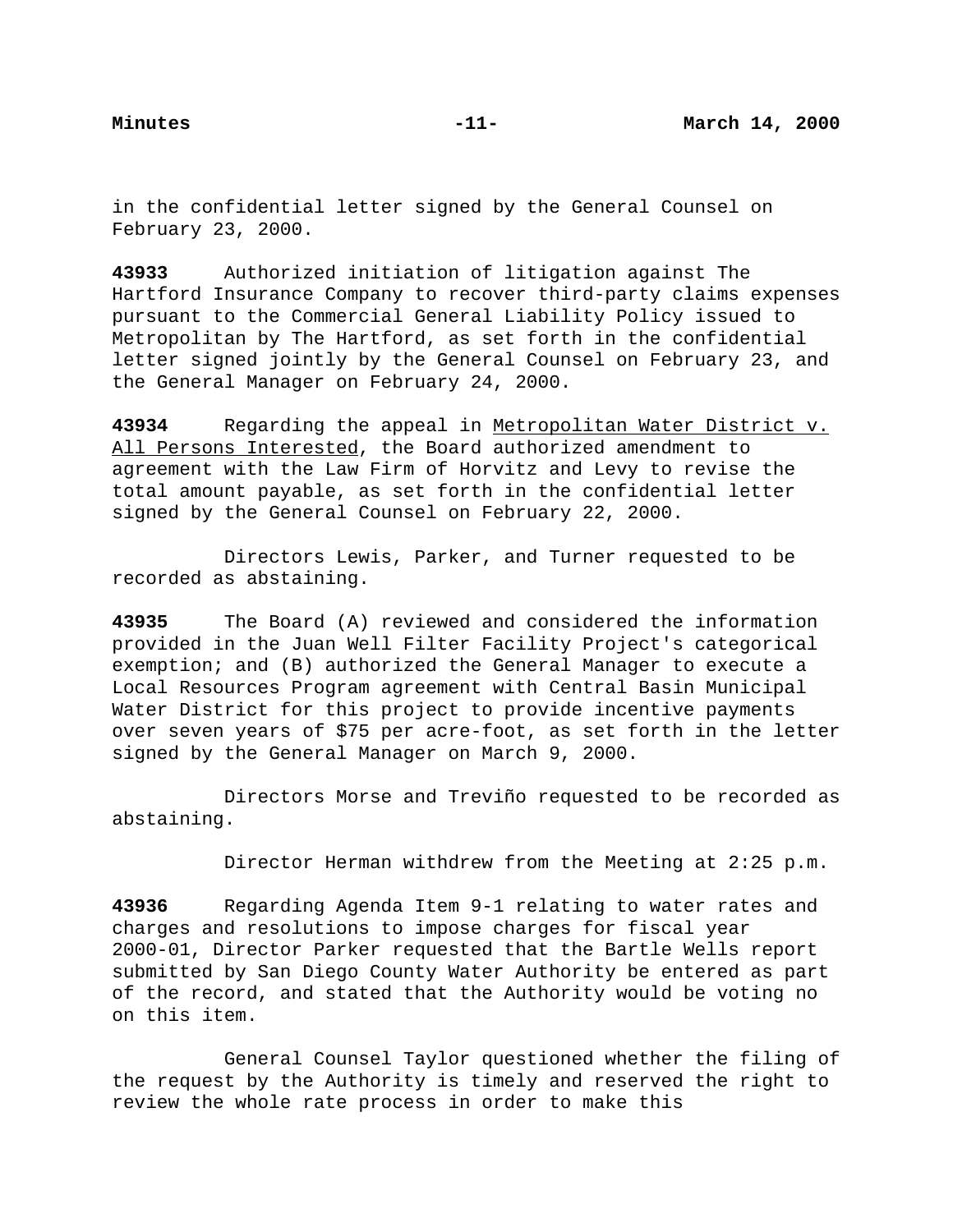determination; however, by accepting the Bartle Wells report, Metropolitan does not deem it to be an appropriate comment at this time.

Director Morris expressed his concern that by having the Bartle Wells report entered into the record would appear that the Directors have all read it as part of their decision making, which they have not (since the report was only distributed at the meeting).

Director Freeman stated the report should not be accepted as part of the record, but accept it as having been offered by a particular party. General Counsel Taylor agreed with the comments of Director Freeman.

Director Blake then moved, seconded by Director Stanton and carried, and the Board:

1. Adopted the water rates and charges as defined below for fiscal year 2000-01, effective January 1, 2001, as required by Metropolitan Administrative Code Section 4304.

| Class of Service              | Current                        | Recommended                     |
|-------------------------------|--------------------------------|---------------------------------|
| Full Service--Untreated       | \$349 per AF                   | \$349 per AF                    |
| Full Service--Treated         | \$431 per AF                   | \$431 per AF                    |
| Agricultural--Untreated       | \$236 per AF                   | \$236 per AF                    |
| Agricultural--Treated         | $$294$ per AF                  | \$294 per AF                    |
| Seasonal Storage, Long-Term   |                                |                                 |
| Untreated                     | \$233 per AF                   | \$233 per AF                    |
| Seasonal Storage, Long-Term   |                                |                                 |
| Treated                       | \$290 per AF                   | \$290~per~AF                    |
| Seasonal Storage, Shift--     |                                |                                 |
| Untreated                     | \$266 per AF                   | \$277 per AF                    |
| Seasonal Storage, Shift--     |                                |                                 |
| Treated                       | \$323 per AF \$334 per AF      |                                 |
| Reclaimed                     | \$113 per AF \$113 per AF      |                                 |
| Connection Maintenance Charge | \$50 per cubic feet per second |                                 |
|                               | of capacity per month, not to  |                                 |
|                               | exceed a maximum charge per    |                                 |
|                               |                                | connection of \$5,000 per month |

2. Adopted the following Resolutions: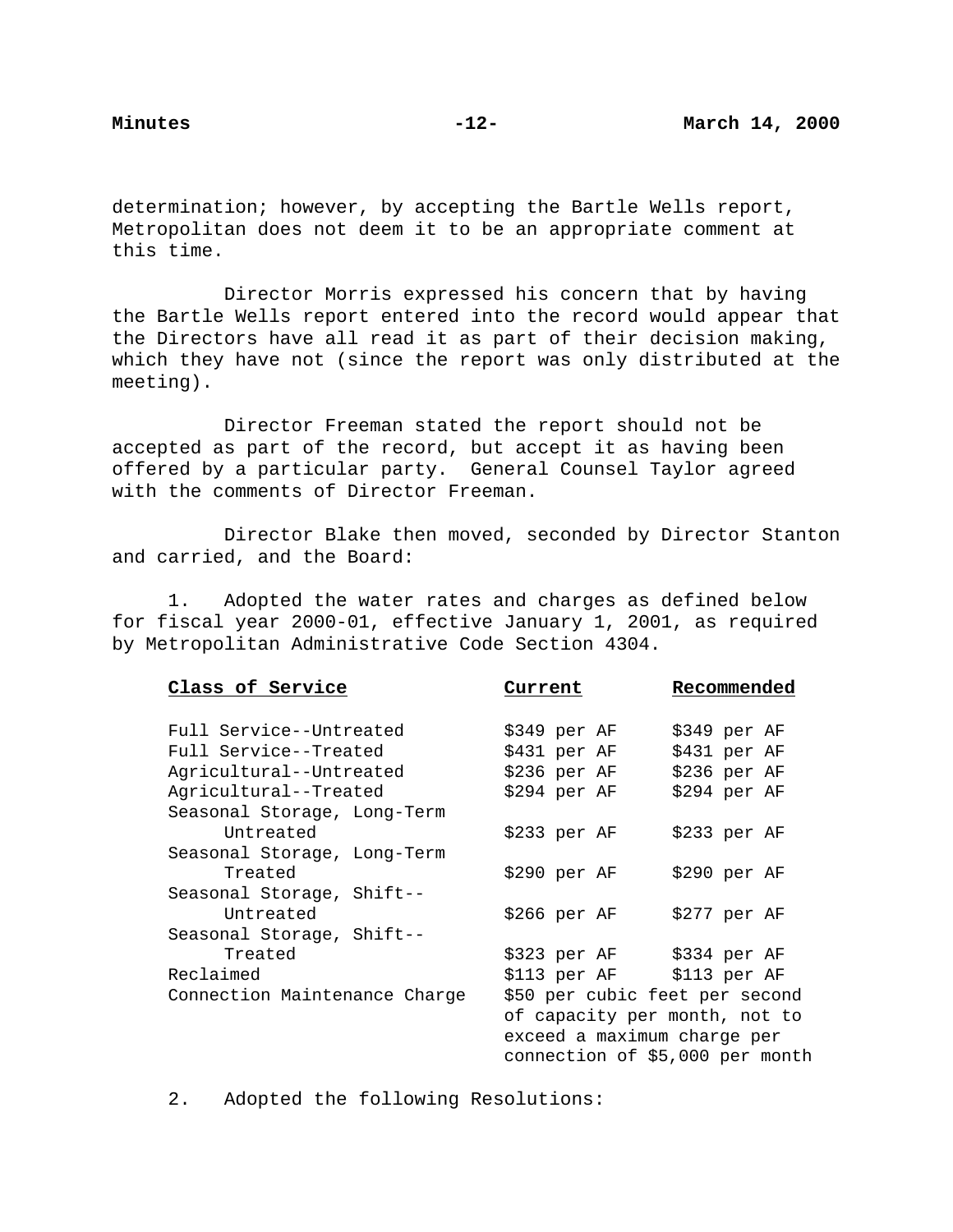(a) **Resolution 8671** to fix and adopt the Readiness-to-Serve Charge for fiscal year 2000-01, in the form shown as Attachment 3 to the letter signed by the General Manager on February 24, 2000, said Resolution entitled:

## **RESOLUTION OF THE BOARD OF DIRECTORS OF THE METROPOLITAN WATER DISTRICT OF SOUTHERN CALIFORNIA FIXING AND ADOPTING READINESS-TO-SERVE CHARGE**

(b) Resolution of Intention **(Resolution 8672)** to impose a New Demand Charge at the current level and suspend collection of the charge for fiscal year 2000-01, in the form shown as Attachment 4 to the above-mentioned letter, said Resolution entitled:

# **RESOLUTION OF THE BOARD OF DIRECTORS OF THE METROPOLITAN WATER DISTRICT OF SOUTHERN CALIFORNIA ADOPTING AND SUSPENDING COLLECTION OF NEW DEMAND CHARGE FOR 2000-2001**

3. Found that the setting of rates and charges recommended in the General Manager's letter is exempt from the California Environmental Quality Act (CEQA) by Public Resources Code  $21080(b)(8)$ , since it is for the purposes of: (a) meeting operating expenses; (b) purchasing or leasing supplies, equipment or materials; (c) meeting financial reserve needs and requirements; and (d) obtaining funds for capital projects necessary to maintain service within existing service areas; and, additionally, it is exempt from CEQA under State CEQA Guidelines 15378(b)(5), since it constitutes the creation of government funding mechanisms, which does not involve commitment to any specific project which may result in a potentially significant physical impact on the environment, or which will be used to fund projects which have CEQA documentation, or which will have CEQA documentation in place prior to construction of any facility or facilities.

Directors Lewis, Parker, and Turner requested to be recorded as voting no.

Directors Lewis and Turner withdrew from the Meeting at 2:28 p.m.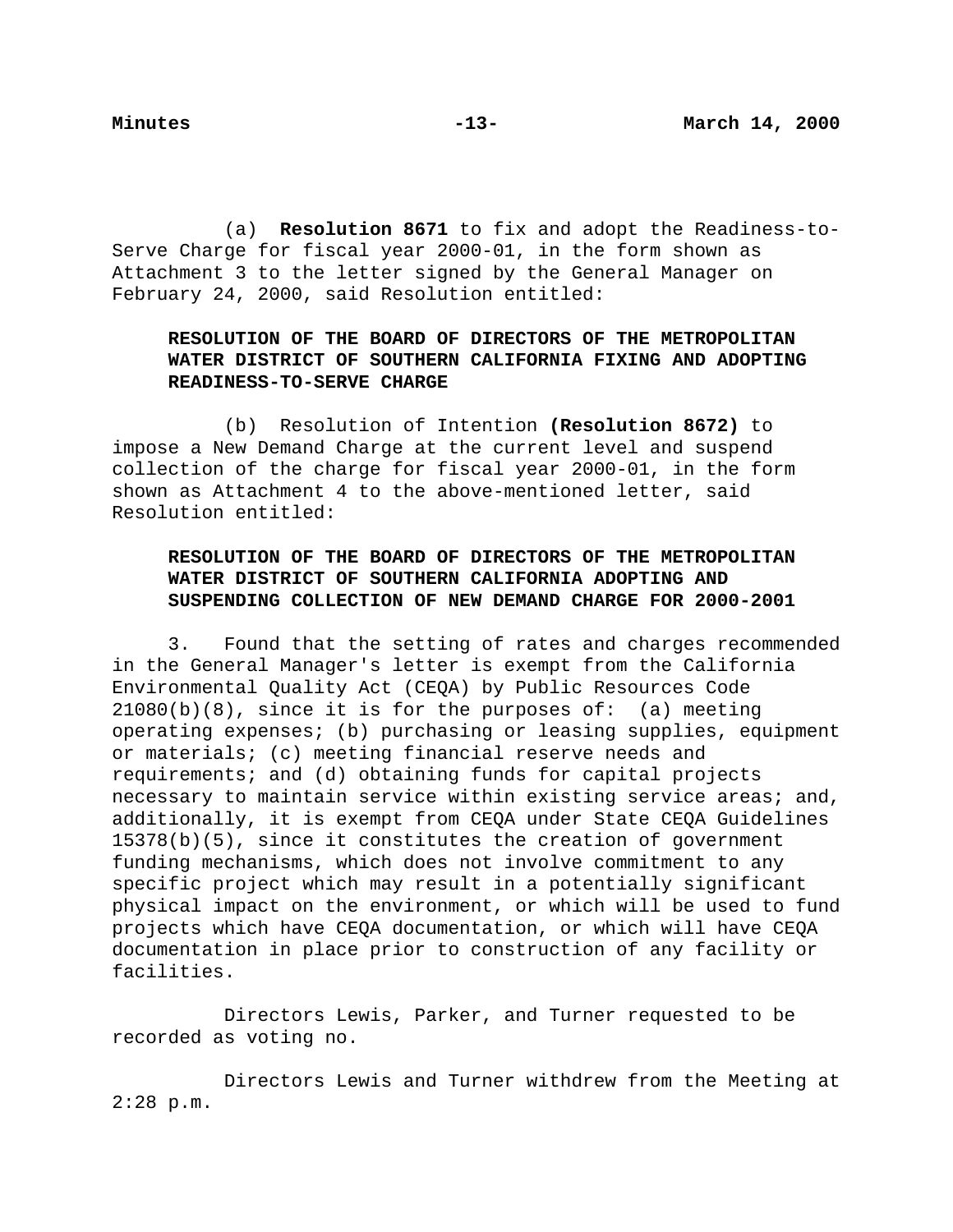**43937** General Counsel Taylor reported that Agenda Item 9-11 covered some additional expenses as a result of the rapid filling of Diamond Valley Lake and also the need to accelerate destruction of some of the improvements remaining on the project because of the faster rise of the water than intended.

Director Blake moved, seconded by Director Barker and carried, authorizing the General Manager to amend Agreement No. 1026 with Westaff (USA), Inc. to prepare for and conduct the Diamond Valley Lake dedication ceremony and related events, and to meet the accelerated schedule for cleanup of the reservoir valley floor in advance of reservoir fill. This would increase the current contract amount by \$250,000 to a revised contract amount of \$2,750,000, and is a part of the Diamond Valley Lake Project approved budget, as set forth in the letter signed by the General Manager on February 29, 2000.

**43938** The following communications were submitted to the Board for information;

- a. Status report for the Diamond Valley Lake Project for the month ending January 2000, signed by the General Manager on February 18, 2000.
- b. Status report for the Inland Feeder Project for the month ending January 2000, signed by the General Manager on February 18, 2000.
- c. Letter of the General Manager signed on February 24, 2000, reporting on local water resources development in Metropolitan's service area, and revised by letter of March 9, 2000.
- d. Letter of the General Manager signed on February 24, 2000, reporting on the principles of agreement for clarifying amendments to the State Water Contract developed by the State Water Contractors and Department of Water Resources.